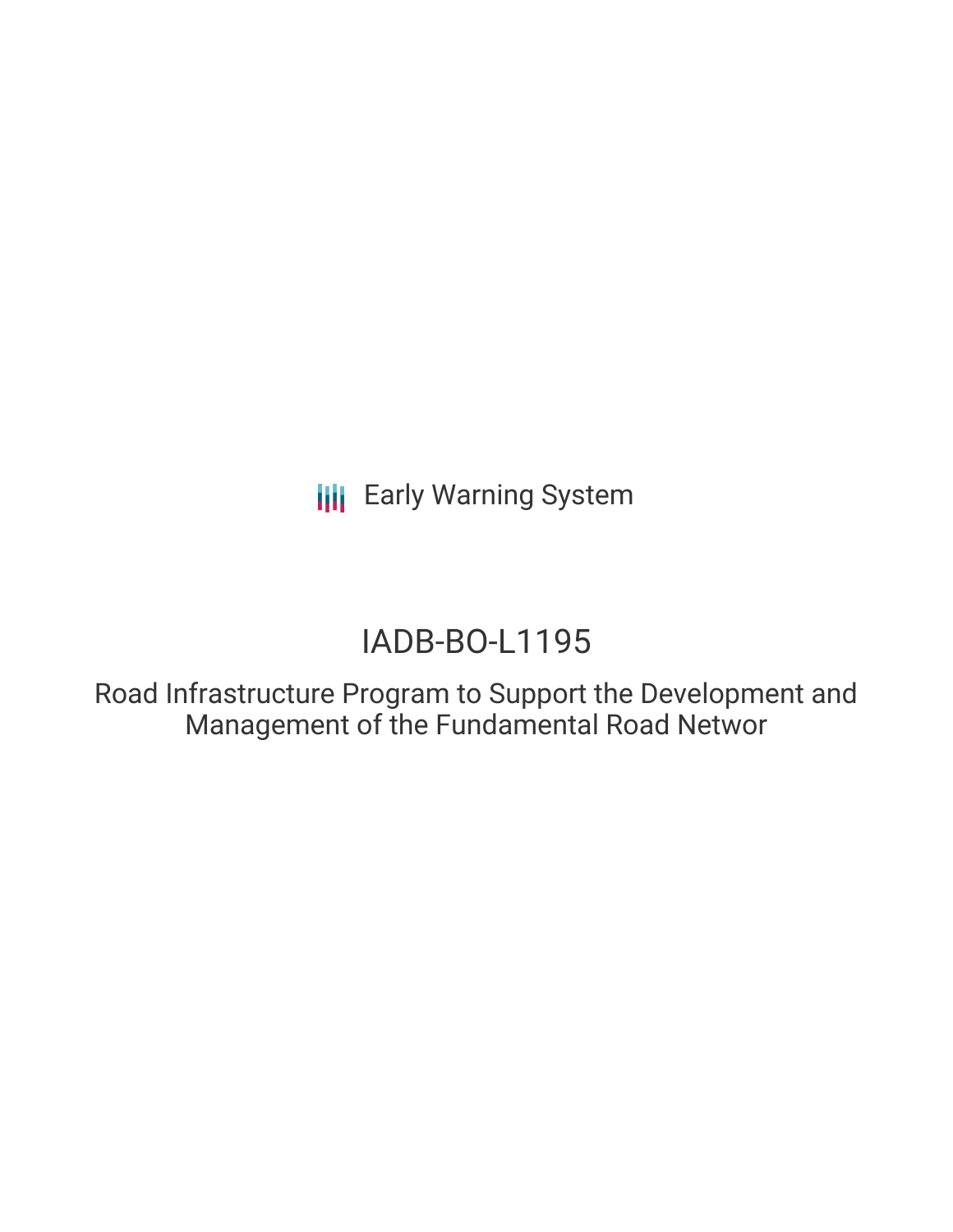

#### Early Warning System Road Infrastructure Program to Support the Development and Management of the Fundamental IADB-BO-L1195

### **Quick Facts**

Road Networ

| <b>Countries</b>               | Bolivia                                |
|--------------------------------|----------------------------------------|
| <b>Financial Institutions</b>  | Inter-American Development Bank (IADB) |
| <b>Status</b>                  | Proposed                               |
| <b>Bank Risk Rating</b>        |                                        |
| <b>Sectors</b>                 | Transport                              |
| <b>Investment Type(s)</b>      | Loan                                   |
| <b>Investment Amount (USD)</b> | \$130.00 million                       |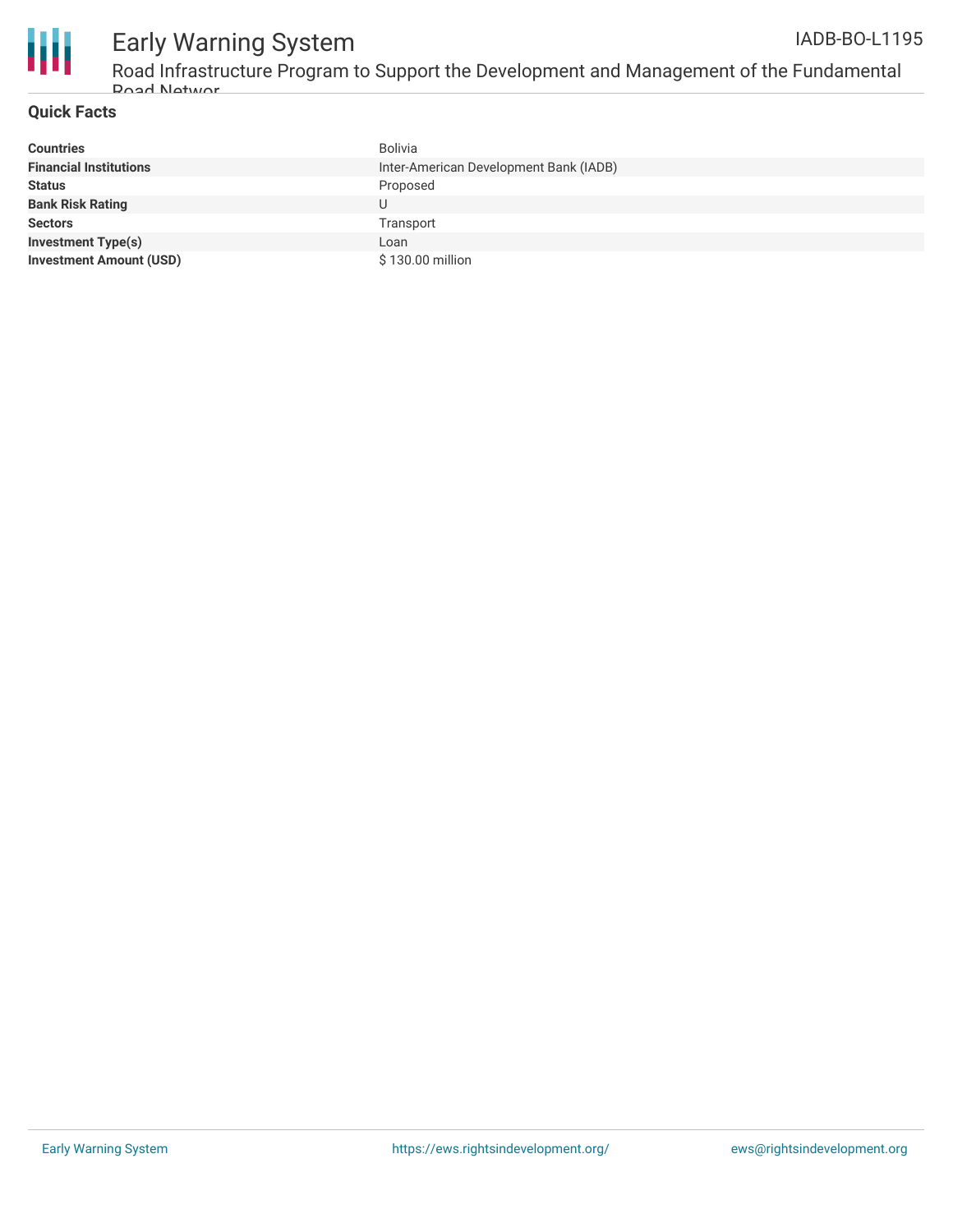

# **Project Description**

The program objective is to continue improving the quality and serviceability, accessibility, and safety conditions of the Primary Road Network (RVF) through an increase in paved road coverage and the rehabilitation and upgrading of road corridors connecting production centers to local and foreign markets. The program will also promote improvements in public expenditure efficiency in the sector by supporting integrated road asset management. This will involve incorporating the works into road maintenance management systems and building capacity at the Bolivian Highway Administration (ABC).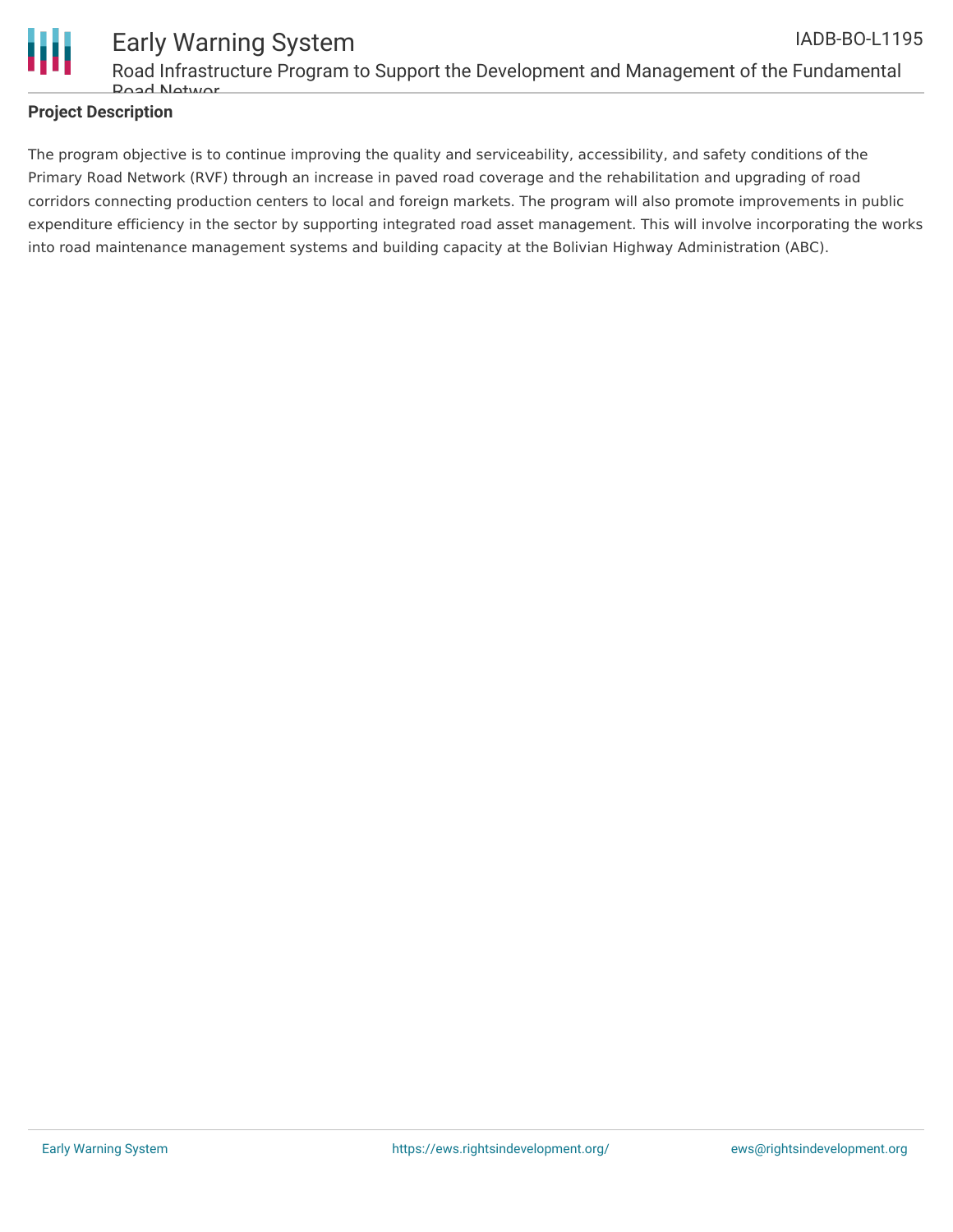

# Early Warning System

Road Infrastructure Program to Support the Development and Management of the Fundamental Road Networ

# **Investment Description**

• Inter-American Development Bank (IADB)